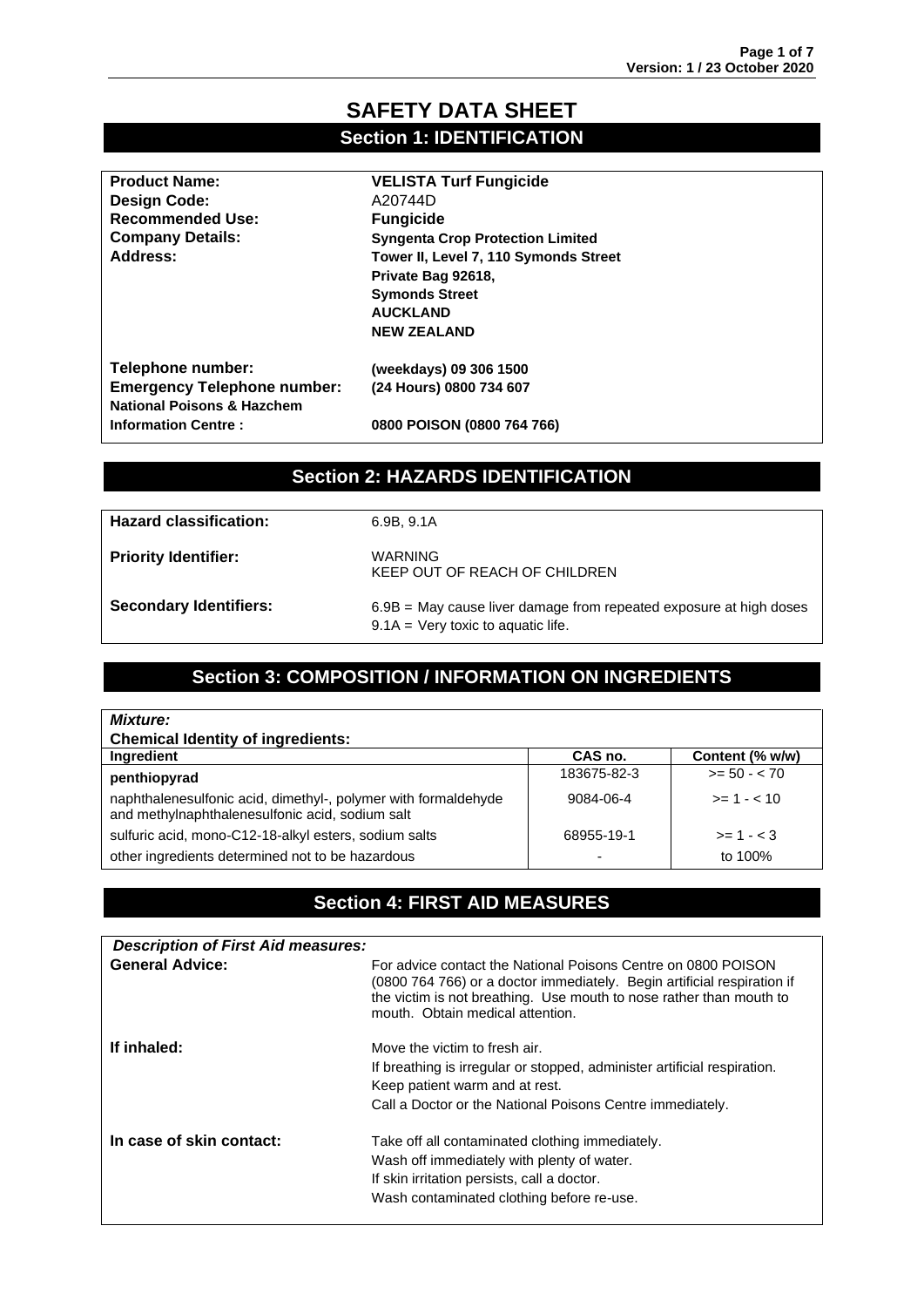| In case of eye contact: | Rinse immediately with plenty of water, also under the eyelids, for at           |
|-------------------------|----------------------------------------------------------------------------------|
|                         | least 15 minutes.                                                                |
|                         | Remove contact lenses (if present).                                              |
|                         | Immediate medical attention is required.                                         |
| If swallowed:           | If swallowed seek medical advice immediately and show the container or<br>label. |
|                         | DO NOT induce vomiting.                                                          |
|                         | Important symptoms and effects, both acute and delayed:                          |
| <b>Symptoms:</b>        | Nonspecific                                                                      |
|                         | No symptoms known or expected.                                                   |
|                         | Indication of any immediate medical attention and special treatment needed:      |
|                         | There is no specific antidote available.                                         |
|                         | Treat symptomatically.                                                           |

### **Section 5: FIRE-FIGHTING MEASURES**

| <b>Extinguishing media:</b>                            |                                                                       |  |
|--------------------------------------------------------|-----------------------------------------------------------------------|--|
| Suitable extinguishing media:                          | Small fires:                                                          |  |
|                                                        | Use water spray, alcohol-resistant foam, dry chemical or carbon       |  |
|                                                        | dioxide.                                                              |  |
|                                                        | Large Fires:                                                          |  |
|                                                        | Alcohol resistant foam or water spray.                                |  |
| Unsuitable extinguishing media:                        | Do not use a solid water stream as it may scatter and spread fire.    |  |
|                                                        |                                                                       |  |
| Special hazards arising from the substance or mixture: |                                                                       |  |
| Specific hazards during fire-                          | As the product contains combustible organic components, fire will     |  |
| fighting:                                              | produce dense black smoke containing hazardous products of            |  |
|                                                        | combustion (see section 10)                                           |  |
|                                                        | Exposure to decomposition products may be a hazard to health.         |  |
| <b>Advice for firefighters:</b>                        |                                                                       |  |
| Special protective equipment for                       | Wear full protective clothing and self-contained breathing apparatus. |  |
| firefighters:                                          |                                                                       |  |
|                                                        |                                                                       |  |

# **Section 6: ACCIDENTIAL RELEASE MEASURES**

| Personal precautions, protective equipment and emergency procedures |                                                                                                                                                                                            |  |
|---------------------------------------------------------------------|--------------------------------------------------------------------------------------------------------------------------------------------------------------------------------------------|--|
|                                                                     | Refer to protective measures listed in Sections 7 and 8.<br>Avoid dust formation.                                                                                                          |  |
| <b>Environmental Precautions:</b>                                   |                                                                                                                                                                                            |  |
|                                                                     | DO NOT flush into surface water or sanitary sewer system.                                                                                                                                  |  |
|                                                                     | If the product contaminates rivers and lakes or drains inform respective<br>authorities.                                                                                                   |  |
| Methods and material for containment and cleaning up:               |                                                                                                                                                                                            |  |
|                                                                     | Contain spillage, pick up with an electrically protected vacuum cleaner<br>or by wet-brushing and transfer to a container for disposal according to<br>local regulations (see section 13). |  |
|                                                                     | DO NOT create a powder cloud by using a brush or compressed air.<br>Clean contaminated surface thoroughly.                                                                                 |  |
|                                                                     | If the product contaminates rivers and lakes or drains inform respective<br>authorities.                                                                                                   |  |
| <b>Reference to other sections:</b>                                 | Refer to disposal considerations listed in Section 13.<br>Refer to protective measures listed in sections 7 and 8.                                                                         |  |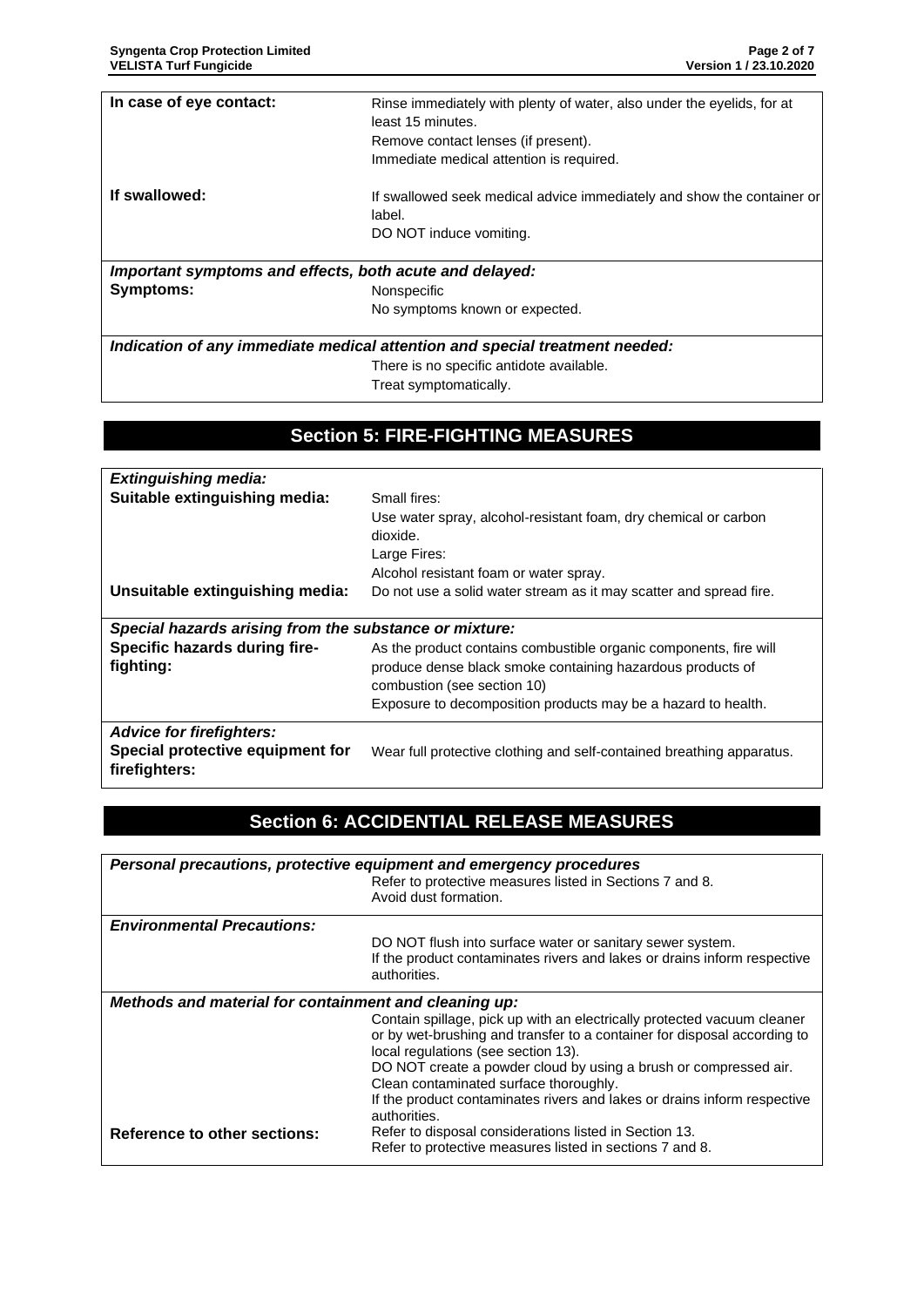# **Section 7: HANDLING AND STORAGE**

| <b>Precautions for Safe handling:</b>                         |                                                                                                                     |  |
|---------------------------------------------------------------|---------------------------------------------------------------------------------------------------------------------|--|
|                                                               | No special protective measures against fire required.                                                               |  |
|                                                               | Avoid contact with skin and eyes.                                                                                   |  |
|                                                               | When using do not eat, drink or smoke.                                                                              |  |
|                                                               | For personal protection see section 8.                                                                              |  |
| Conditions for safe storage, including any incompatibilities: |                                                                                                                     |  |
|                                                               | No special storage conditions required. Keep containers tightly closed                                              |  |
|                                                               | in a dry, cool and well-ventilated place. Keep out of reach of children.                                            |  |
|                                                               | Keep away from food, drink and animal feeding stuffs.                                                               |  |
| Specific end use(s)                                           |                                                                                                                     |  |
| Specific use(s)                                               | For proper and safe use of this product, please refer to the approval<br>conditions laid down on the product label. |  |

## **Section 8: EXPOSURE CONTROL / PERSONAL PROTECTION**

| <b>Control Parameters</b><br><b>Occupational Exposure Limits:</b> |               |                                              |                                                                                                                                   |               |
|-------------------------------------------------------------------|---------------|----------------------------------------------|-----------------------------------------------------------------------------------------------------------------------------------|---------------|
| <b>Components</b>                                                 | <b>CAS No</b> | <b>Exposure limit</b>                        | <b>Type of exposure</b><br>limit                                                                                                  | <b>Source</b> |
| kaolin                                                            | 1332-58-7     | 10 mg/m $3$<br>$2 \text{ mg/m}^3$            | <b>TWA</b><br>TWA (respirable dust)                                                                                               | NZ WES        |
| <b>Exposure controls</b>                                          |               |                                              |                                                                                                                                   |               |
| <b>Engineering measures:</b>                                      |               |                                              | Containment and/or segregation is the most reliable technical                                                                     |               |
|                                                                   |               |                                              | protection measure if exposure cannot be eliminated.                                                                              |               |
|                                                                   |               |                                              | The extent of these protection measures depends on the actual risks in                                                            |               |
|                                                                   | use.          |                                              | If airborne dust is generated, use local exhaust ventilation controls.                                                            |               |
|                                                                   |               |                                              | Assess exposure and use any additional measures to keep airborne                                                                  |               |
|                                                                   |               | levels below any relevant exposure limit.    |                                                                                                                                   |               |
|                                                                   |               |                                              | Where necessary, seek additional occupational hygiene advice.                                                                     |               |
| <b>Personal Protective Protection:</b>                            |               |                                              |                                                                                                                                   |               |
| Eye protection:                                                   |               | Tightly fitting safety goggles               |                                                                                                                                   |               |
|                                                                   |               |                                              | Always wear eye protection when the potential for inadvertent eye                                                                 |               |
|                                                                   |               | contact with the product cannot be excluded. |                                                                                                                                   |               |
| Hand protection:                                                  |               |                                              |                                                                                                                                   |               |
| <b>Material:</b>                                                  |               | Nitrile rubber                               |                                                                                                                                   |               |
| <b>Break through time:</b>                                        |               | >480 min                                     |                                                                                                                                   |               |
| <b>Glove thickness:</b>                                           |               | $0.5$ mm                                     |                                                                                                                                   |               |
| <b>Remarks:</b>                                                   |               |                                              | Wear protective gloves. The choice of an appropriate glove does not                                                               |               |
|                                                                   |               |                                              | only depend on its material but also on other quality features and is                                                             |               |
|                                                                   |               | different from one producer to the other.    |                                                                                                                                   |               |
|                                                                   |               |                                              | Please observe the instructions regarding permeability and<br>breakthrough time which are provided by the supplier of the gloves. |               |
|                                                                   |               |                                              | Also take into consideration the specific local conditions under which                                                            |               |
|                                                                   |               |                                              | the product is used, such as the danger of cuts, abrasion, and the                                                                |               |
|                                                                   |               |                                              | contact time. The break through time depends amongst other things on                                                              |               |
|                                                                   |               |                                              | the material, the thickness and the type of glove and therefore has to                                                            |               |
|                                                                   |               |                                              | be measured for each case. Gloves should be discarded and replaced                                                                |               |
|                                                                   |               |                                              | if there is any indication of degradation or chemical breakthrough.                                                               |               |
| Skin and body protection:                                         |               |                                              | Choose body protection in relation to its type, to the concentration and                                                          |               |
|                                                                   |               |                                              | amount of dangerous substances, and to the specific work-place.                                                                   |               |
|                                                                   |               |                                              | Remove and wash contaminated clothing before re-use.                                                                              |               |
|                                                                   |               | Wear as appropriate:                         |                                                                                                                                   |               |
|                                                                   |               | Dust impervious protective clothing.         |                                                                                                                                   |               |
|                                                                   |               |                                              |                                                                                                                                   |               |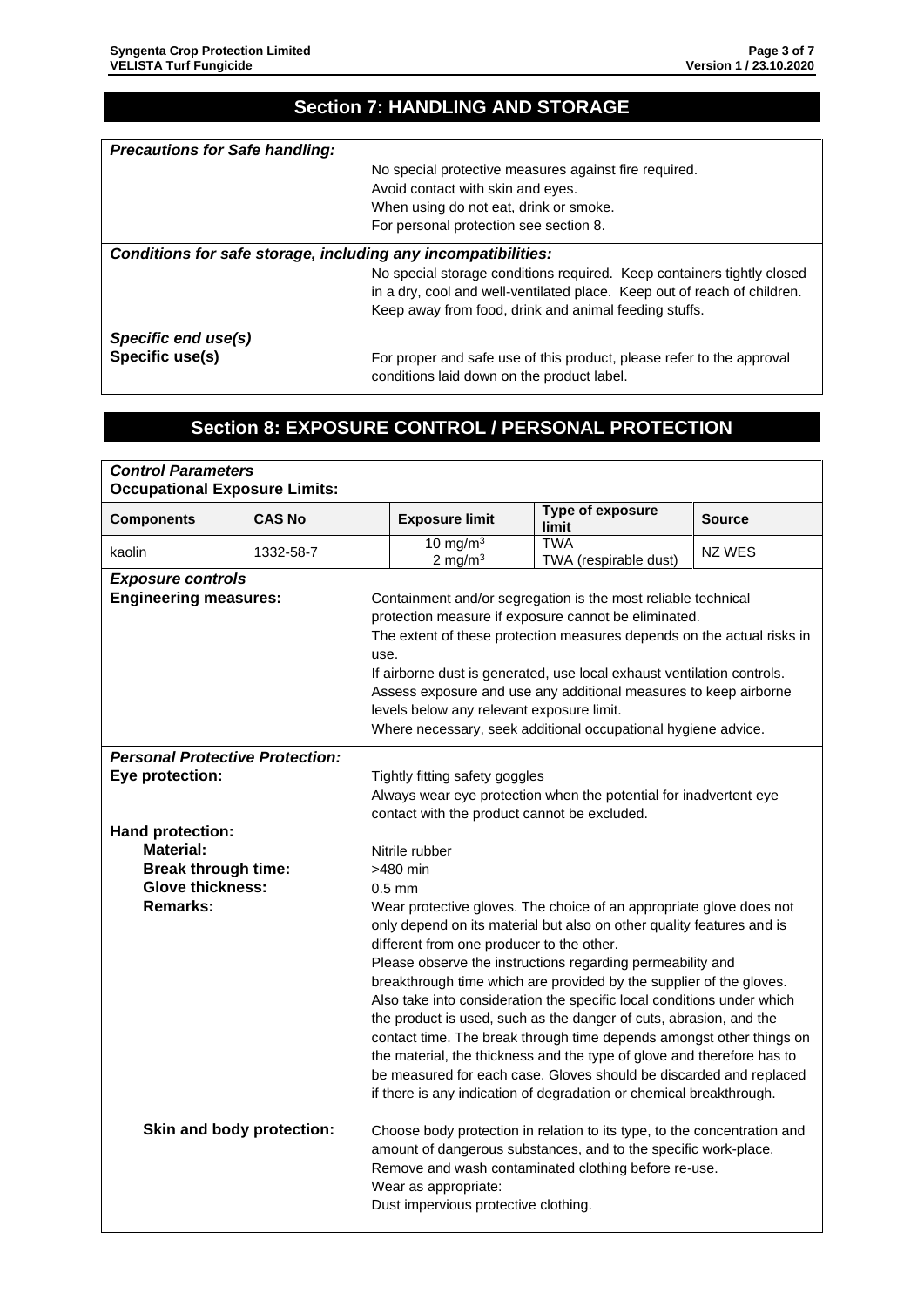| <b>Respiratory protection:</b> | No personal respiratory protective equipment normally required.<br>When workers are facing concentrations above the exposure limit they<br>must use appropriate certified respirators.             |
|--------------------------------|----------------------------------------------------------------------------------------------------------------------------------------------------------------------------------------------------|
| <b>Protective measures:</b>    | The use technical measures should always have priority over the use<br>of personal protective equipment.<br>When selecting personal protective equipment, seek appropriate<br>professional advice. |
|                                | Personal protective equipment should be certified to appropriate<br>standards.                                                                                                                     |

## **Section 9: PHYSICAL AND CHEMICAL PROPERTIES**

| Information on basic physical and chemical properties: |  |  |
|--------------------------------------------------------|--|--|
| Granules                                               |  |  |
| Light brown                                            |  |  |
| Weak, musty                                            |  |  |
| No data                                                |  |  |
| 6 to 9, concentration: 1% w/v                          |  |  |
| No data                                                |  |  |
| No data                                                |  |  |
| Not relevant                                           |  |  |
| Does not propagate combustion                          |  |  |
| No data                                                |  |  |
| No data                                                |  |  |
| No data                                                |  |  |
| No data                                                |  |  |
| 0.6518 g/mL (after 50 taps)                            |  |  |
| 7.53 mg/L (penthiopyrad, $20^{\circ}$ C)               |  |  |
| No data                                                |  |  |
| Minimum ignition temperature: 238°C                    |  |  |
| No data                                                |  |  |
| No data                                                |  |  |
| Not explosive                                          |  |  |
| Not oxidising                                          |  |  |
| Solid - not relevant                                   |  |  |
| No data                                                |  |  |
|                                                        |  |  |

# **Section 10: STABILITY AND REACTIVITY**

*Reactivity:*

See Section: "Possibility of Hazardous Reactions".

#### *Chemical Stability:*

The product is stable when used in normal conditions.

### *Possibility of Hazardous Reactions:*

No hazardous reactions by normal handling and storage according to provisions.

### *Conditions to Avoid*

No decomposition if used as directed.

### *Incompatible Materials:*

No substances are known which lead to the formation of hazardous substances or thermal reactions.

### *Hazardous Decomposition Products:*

Combustion or thermal decomposition will evolve toxic and irritant vapours.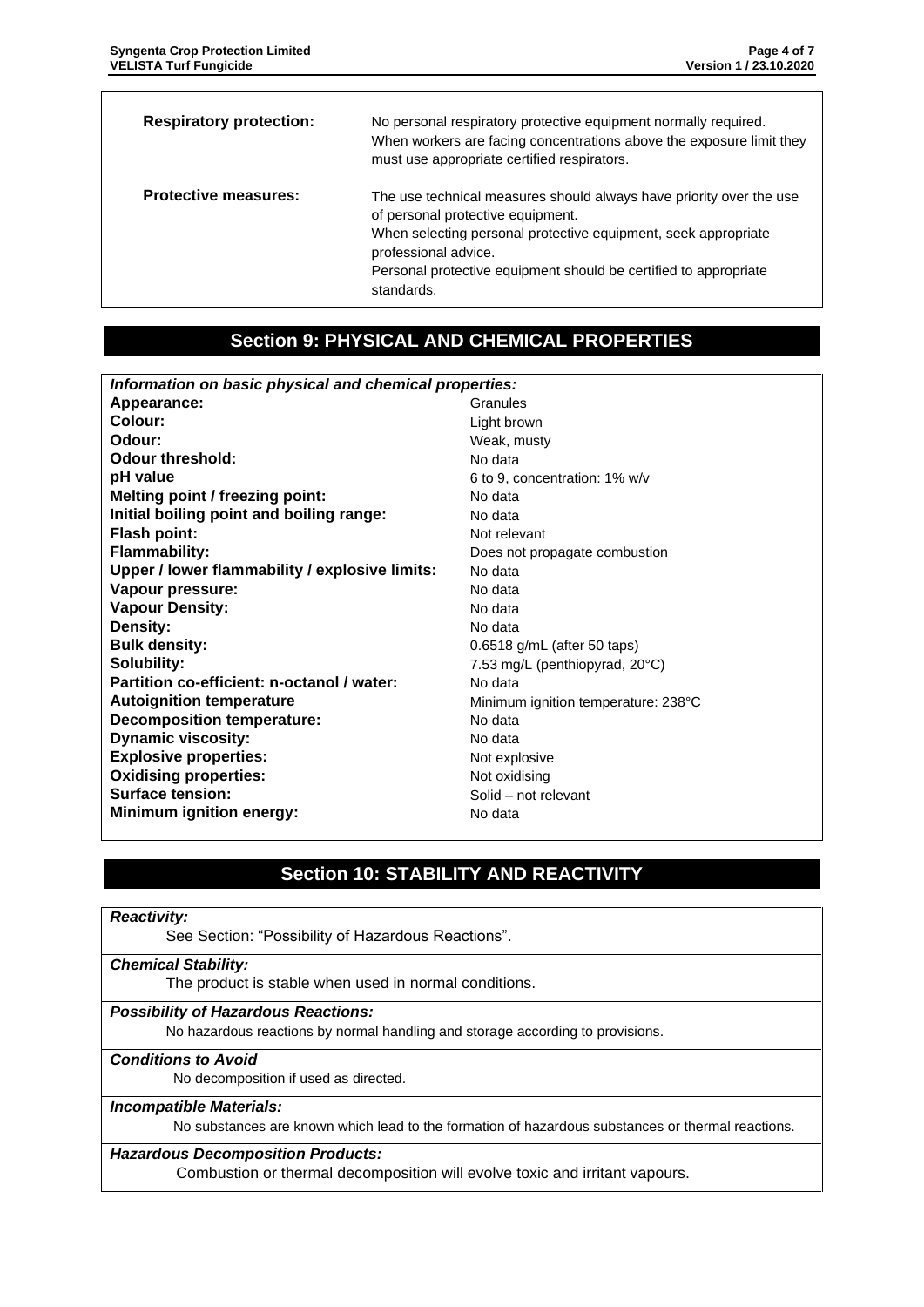## **Section 11: TOXICOLOGICAL INFORMATION**

#### **HSNO Classifications:**

6.9B = May cause damage to liver through prolonged or repeated exposure at high doses

| <b>Acute toxicity (product)</b>                        |                                                                                                                                                                                    |  |
|--------------------------------------------------------|------------------------------------------------------------------------------------------------------------------------------------------------------------------------------------|--|
| Swallowed:                                             | $LD_{50}$<br>>5000 mg/kg (rat, female)                                                                                                                                             |  |
| Dermal:                                                | LD <sub>50</sub><br>>5000 mg/kg (rat, male and female)                                                                                                                             |  |
| Inhaled:                                               | $LC_{50}$ (4 h) > 5.1 mg/L (rat)                                                                                                                                                   |  |
| Aspiration hazard:                                     | Not classified                                                                                                                                                                     |  |
| Respiratory irritation:                                | Not classified                                                                                                                                                                     |  |
| Skin corrosion / irritation:                           | <b>IRRITANT</b> (rabbit)                                                                                                                                                           |  |
| Eye damage / irritation:                               | <b>IRRITANT</b> (rabbit)                                                                                                                                                           |  |
| Respiratory or Skin<br>Sensitisation:                  | <b>NOT A SENSITISER</b> (skin - guinea pig)                                                                                                                                        |  |
| <b>Chronic / Long Term Effects (active ingredient)</b> |                                                                                                                                                                                    |  |
| Germ cell mutagenicity:                                | Animal testing did not show any mutagenic effects.                                                                                                                                 |  |
| Carcinogenicity:                                       | No evidence of carcinogenicity in animal studies.                                                                                                                                  |  |
| Reproductive toxicity:                                 | No toxicity to reproduction.                                                                                                                                                       |  |
| Specific Organ toxicity:                               | Repeated exposure:<br>The substance or mixture is classified as specific target organ toxicant, repeat<br>exposure, Class 6.9B - liver effects in chronic/subchronic animal tests. |  |
| Narcotic Effects:                                      | Not classified                                                                                                                                                                     |  |

## **Section 12: ECOLOGICAL INFORMATION**

#### **HSNO Classifications:**

| <b>Ecotoxicity Effects - Aquatic (active ingredient)</b>            |  |  |  |  |
|---------------------------------------------------------------------|--|--|--|--|
| $LC_{50}$ (96 h) = 0.29 mg/L Pimephales promelas (fathead minnow)   |  |  |  |  |
| $EC_{50}$ (48h) = 2.53 mg/L Daphnia magna (water flea)              |  |  |  |  |
| $ErC50$ (72 h) = >4.06 mg/L (Pseudokirchneriella subcapitata [green |  |  |  |  |
| algae])                                                             |  |  |  |  |
| <b>Ecotoxicity Effects - Terrestrial (active ingredient)</b>        |  |  |  |  |
| $LD_{50}$ = >2250 mg/kg (Bobwhite quail)                            |  |  |  |  |
| $LC_{50}$ (14 days) = >1000 mg/kg (earthworms)                      |  |  |  |  |
| $LD_{50}$ = >500 µg/bee (oral and contact)                          |  |  |  |  |
|                                                                     |  |  |  |  |

| <b>Persistence and degradability:</b>   |                                                                                                                                |  |  |
|-----------------------------------------|--------------------------------------------------------------------------------------------------------------------------------|--|--|
| <b>Biodegradability:</b>                | Not readily biodegradable                                                                                                      |  |  |
| <b>Stability in water:</b>              | Not persistent in water.                                                                                                       |  |  |
| <b>Bioaccumulative potential:</b>       |                                                                                                                                |  |  |
| <b>Bioaccumulation:</b>                 | Does not bioaccumulate.                                                                                                        |  |  |
| <b>Mobility in soil:</b>                |                                                                                                                                |  |  |
| <b>Distribution among environmental</b> | Immobile                                                                                                                       |  |  |
| compartments:                           |                                                                                                                                |  |  |
| Stability in soil:                      | Not persistent in soil.                                                                                                        |  |  |
| Other adverse effects:                  |                                                                                                                                |  |  |
| <b>Results of PBT and vPvB</b>          | This substance contains no components considered to be either                                                                  |  |  |
| assessment (product):                   | persistent, bioaccumulative and toxic (PBT) or very persistent and<br>very bioaccumulative (vPvB) at levels of 0.1% or higher. |  |  |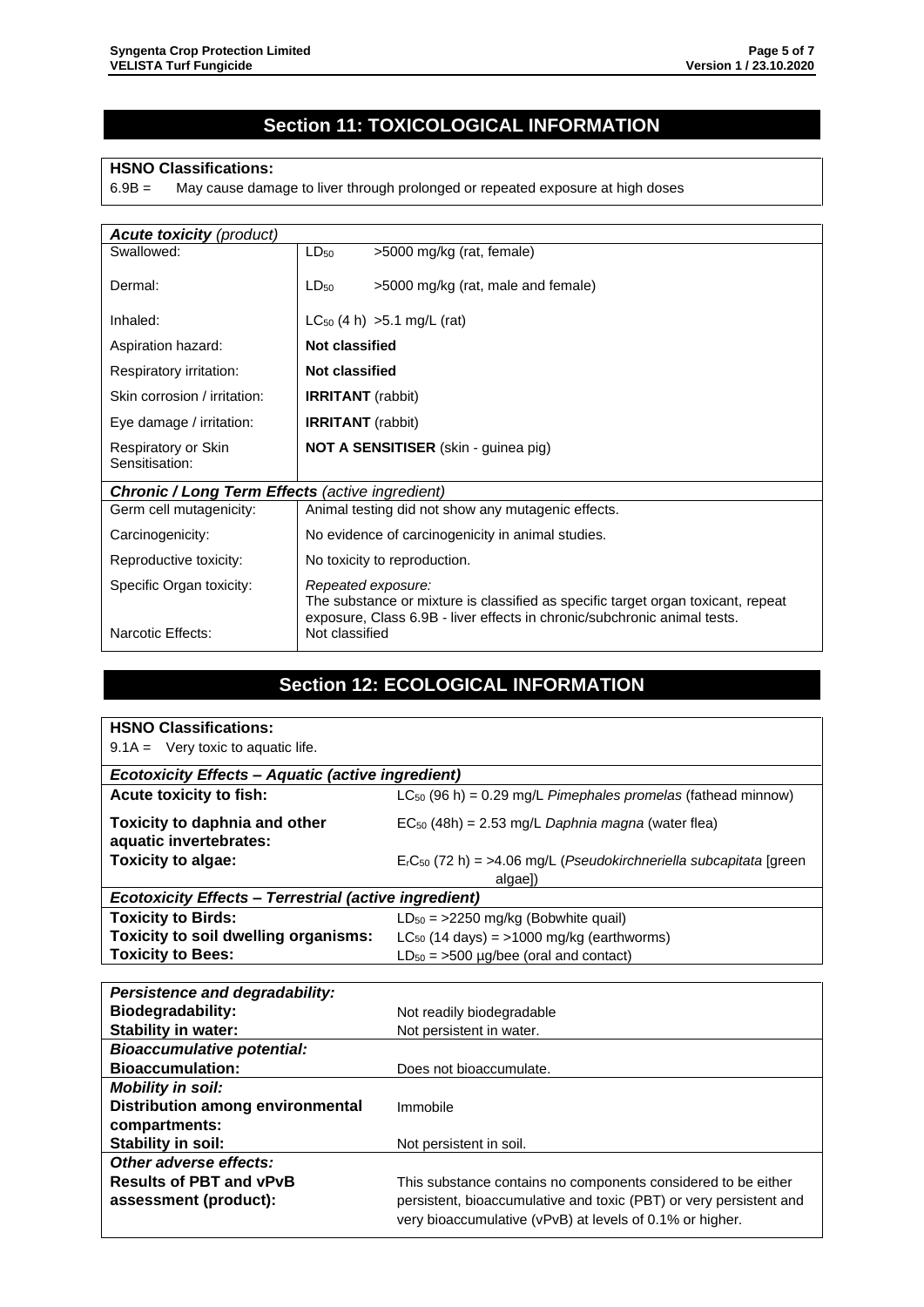# **Section 13: DISPOSAL CONSIDERATIONS**

| <b>Product Disposal:</b>   | DO NOT contaminate ponds, waterways or ditches with chemical or<br>used containers. DO NOT dispose of waste into sewer. Dispose of this<br>product only by using according to the label. Otherwise, dispose of<br>waste at an approved landfill or other approved facility that will ensure<br>the substance does not exceed the tolerable exposure limit (TEL) or<br>environmental exposure limit (EEL), where relevant, or will treat the<br>substance so that it is rendered no longer hazardous. |
|----------------------------|------------------------------------------------------------------------------------------------------------------------------------------------------------------------------------------------------------------------------------------------------------------------------------------------------------------------------------------------------------------------------------------------------------------------------------------------------------------------------------------------------|
| <b>Container Disposal:</b> | Ensure the container is empty. Triple rinse empty container and add<br>rinsate to the spray tank. Recycle empty container through Agrecovery<br>(0800 247 326, www.agrecovery.co.nz). Otherwise crush and bury in a<br>suitable landfill. DO NOT reuse this container for any other purpose.                                                                                                                                                                                                         |

# **Section 14: TRANSPORT INFORMATION**

| <b>Rail / Road (NZS 5433)</b> | UN-No:<br>Class:<br>Packing Group:<br>Proper shipping name: | 3077<br>9<br>Ш<br>ENVIRONMENTALLY HAZARDOUS<br>SUBSTANCE, SOLID, N.O.S.<br>(Penthiopyrad)              |
|-------------------------------|-------------------------------------------------------------|--------------------------------------------------------------------------------------------------------|
| Sea (IMDG-Code)               | UN-No:<br>Class:<br>Packing Group:<br>Proper shipping name: | 3077<br>9<br>Ш<br>ENVIRONMENTALLY HAZARDOUS<br>SUBSTANCE, SOLID, N.O.S.<br>(Penthiopyrad)              |
|                               | EmS Code:<br><b>MARINE POLLUTANT:</b>                       | $F-A, S-F$<br>Yes                                                                                      |
| Air (ICAO/IATA)               | UN-No:<br>Class:<br>Packing Group:<br>Proper shipping name: | 3077<br>9<br>$\mathbf{III}$<br>ENVIRONMENTALLY HAZARDOUS<br>SUBSTANCE, SOLID, N.O.S.<br>(Penthiopyrad) |
|                               | Packing instruction:                                        | 956 (cargo and passenger aircraft)<br>Packing instruction (LQ): Y956 (cargo and passenger aircraft)    |

### **Section 15: REGULATORY INFORMATION**

| <b>HSNO Approval Number:</b>                                                                                       | HSR101443                                                    |
|--------------------------------------------------------------------------------------------------------------------|--------------------------------------------------------------|
| <b>Tolerable Exposure Limit or</b><br><b>Environmental Exposure Limit:</b><br><b>Required Regulatory Controls:</b> | No TEL or EEL values are set for this substance at this time |
| <b>Certified handler:</b><br>Tracking:                                                                             | Yes<br>No.                                                   |
| <b>Record Keeping:</b>                                                                                             | Yes, 9.1A substance                                          |
| <b>ACVM Registration:</b>                                                                                          | exempt                                                       |
| <b>ACVM Controls:</b>                                                                                              | not required.                                                |